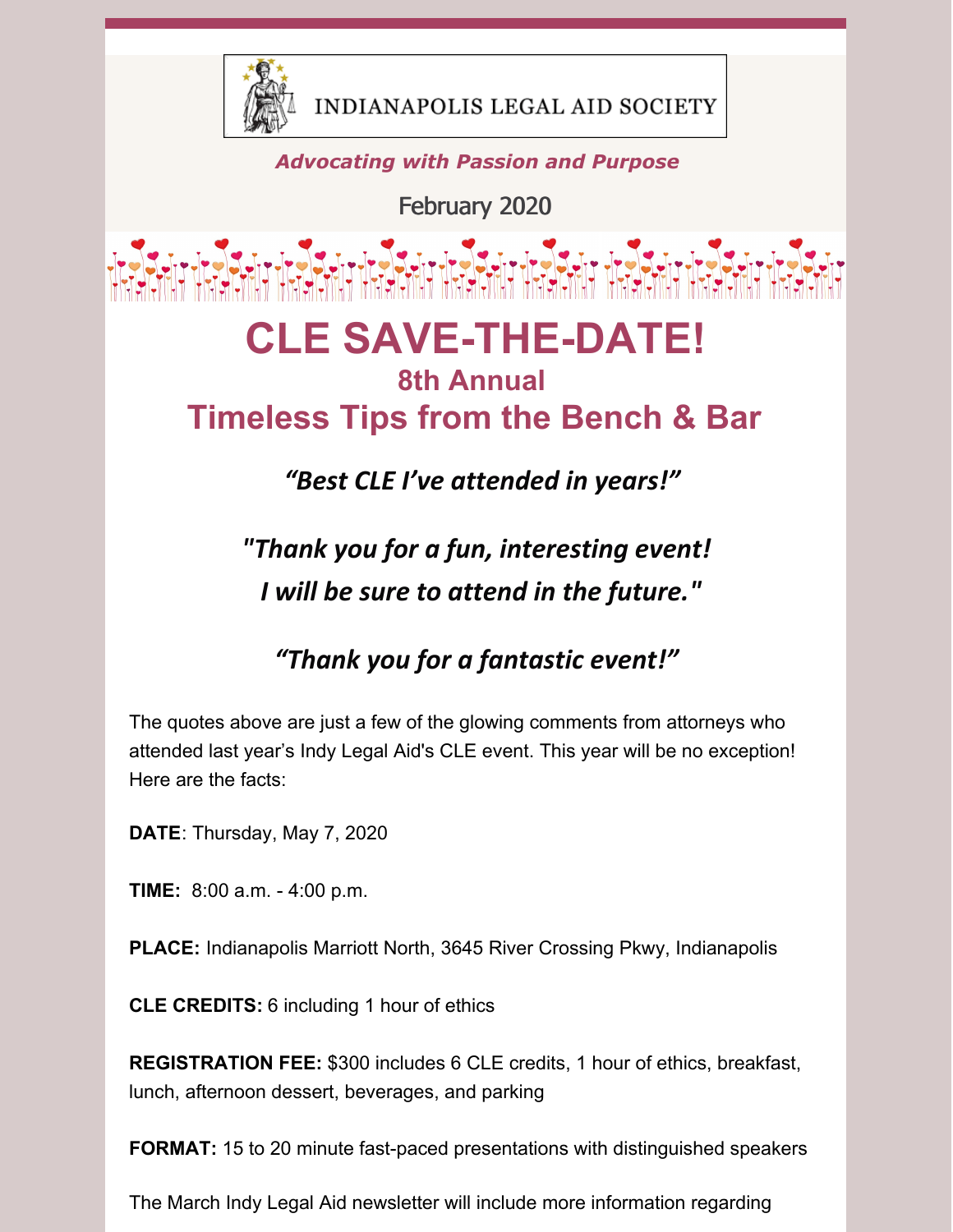speakers and program topics.

For online registration information, please visit [https://www.indylas.org/cle-online](https://www.indylas.org/cle-online-registration-form)registration-form. To pay by check, please send to

> *CLE Registration Indianapolis Legal Aid Society 615 N. Alabama St., Ste. 122 Indianapolis, IN 46204*

For **SPONSORSHIP** information, please visit [https://www.indylas.org/cle-2020](https://www.indylas.org/cle-2020-sponsorships) sponsorships.



**. . .** that Indy Legal Aid attorneys are problem solvers?

For example:

- stopping an eviction prevents homelessness;
- addressing code violations, such as lack of hot water, keeps families in homes and strengthens neighborhoods; and
- restoring driving privileges enables an individual to maintain employment or find a better opportunity.

When a legal problem is resolved, individuals and families have a greater chance of achieving economic stability.

#### **Indy Legal Aid Receives Grant from The Glick Fund for Reentry Legal Assistance**

Indy Legal Aid recently received a \$50,000 grant from The Glick Fund, a fund of the Central Indiana



Community Foundation, for our Reentry Legal Assistance for Self-Sufficiency Program.

The Reentry Program will focus on practical economic issues for 150-120 lowincome individuals in Marion and surrounding counties who are at risk of losing and/or obtaining their jobs and/or housing due to reentry issues.

Indy Legal Aid will partner with the Courts, the Prosecutor's Office, and the Public Defender's Office to achieve these goals.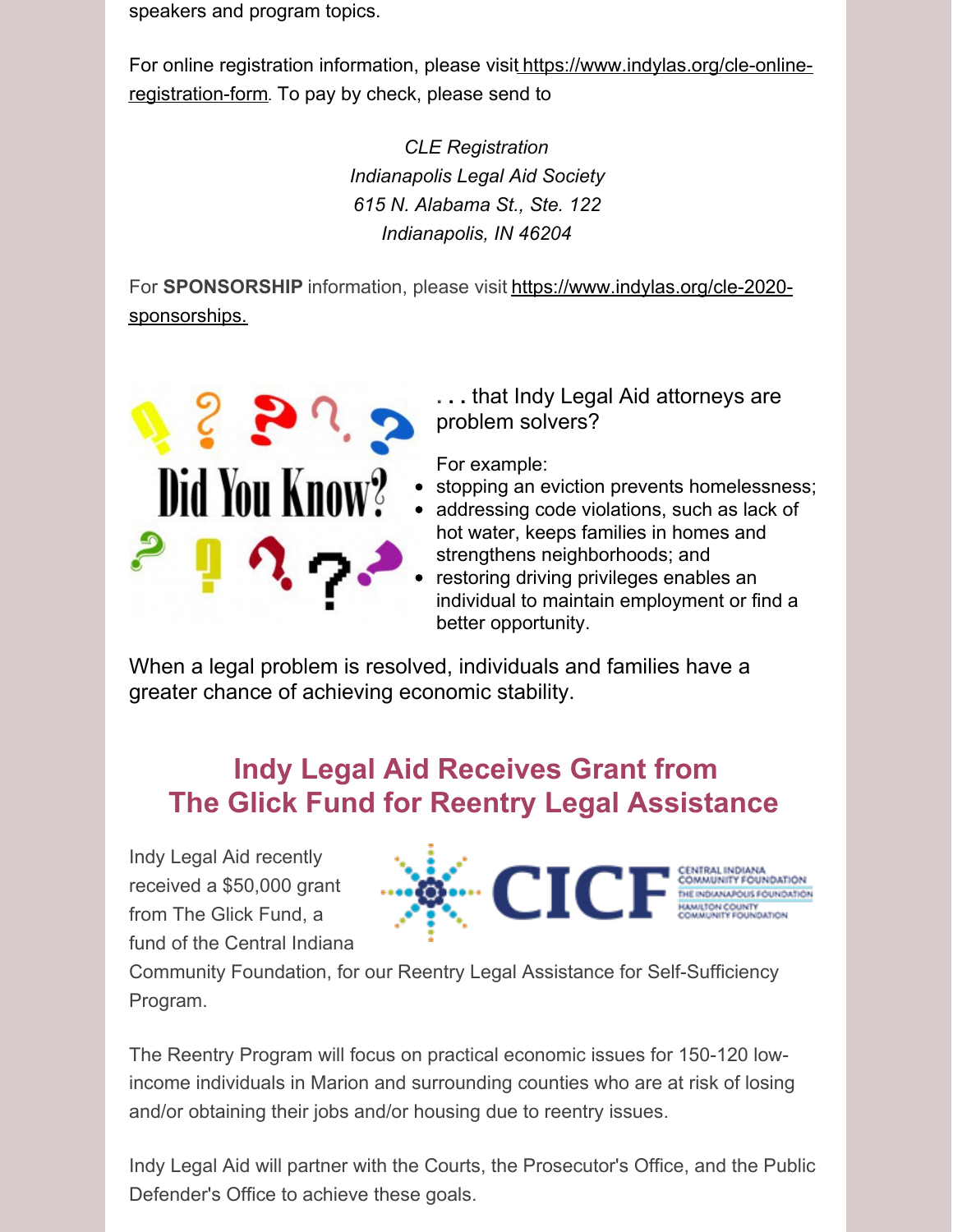Indy Legal Aid's five-pronged approach includes:

- 1. Assisting clients who have had their driver's licenses suspended to restore their driving privileges so they are able to go to work.
- 2. Advising and representing clients who are at risk of eviction.
- 3. Representing clients referred from the Public Defender's Office who are recently released from prison.
- 4. Representing our target population in family law issues, such as paternity and parenting time. Legal intervention through mediation, negotiation, and, if necessary, court hearings, will lead to peaceful solutions that will prevent future family violence.
- 5. Assisting clients with guardianships for both minor children and adults.

We believe the outcomes from the Reentry Program will create increased selfsufficiency and economic stability for the individuals who seek legal assistance pertaining to the reentry issues they face. Not only will our clients experience positive outcomes, but their loved will realize them as well.



## **February Client Success Story**



Imagine fleeing an unspeakable situation in Alabama with your six children only to arrive at your new rental home in Indianapolis to discover mushrooms, yes mushrooms, growing out of the floor and mold growing on the walls in every room. The photos above are just two examples of the abhorrent situation Indy Legal Aid client, "Carolyn", found when she entered her rental home for the first time. In addition to these vile photos, Carolyn has videos of green water coming out of the tap in the kitchen and bathroom.

Understandably, it didn't take long for her children to become sick from the toxic mold. Carolyn contacted her landlord repeatedly who just ignored her pleas. She also contacted the Marion County Public Health Department that gave her pages of citations against the landlord. All of these citations were ignored by the landlord.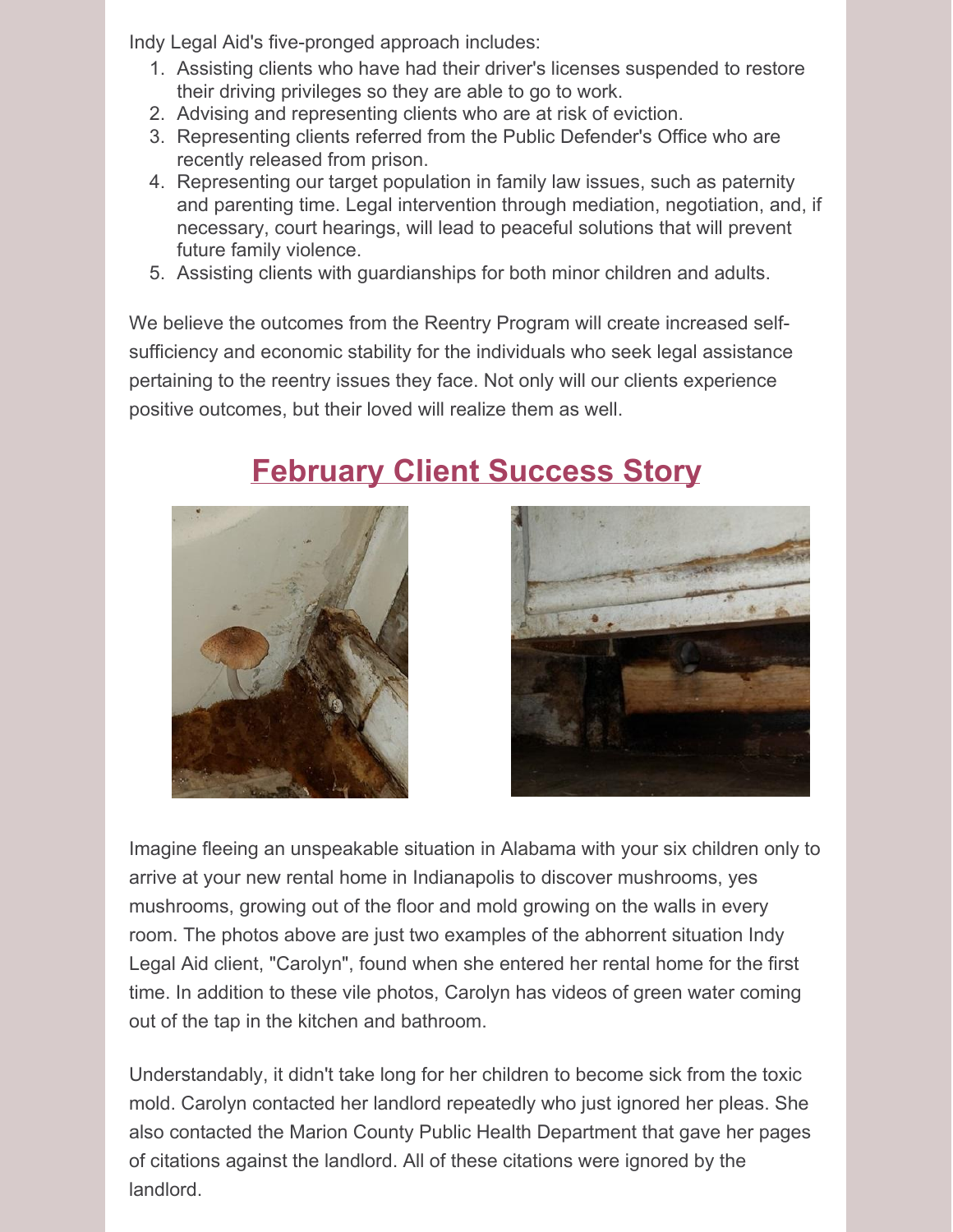Carolyn, thankfully, contacted Indy Legal Aid. When Carolyn first met with Indy Legal Aid attorney, Emily Browning, she brought the photos and videos of the house. Emily commented that seeing these appalling images broke her heart. Emily asked Carolyn what she wanted to do and Carolyn's response was to move out of the house and to find a new place to live.

Emily then asked Carolyn, who was working two jobs, why she didn't just move and Carolyn said she didn't have the funds to continue paying rent at her current rental and then being able to afford the deposit for a new one.

Emily advised Carolyn regarding the procedures to move, including providing written notice. When Carolyn moved, the landlord sued her for eviction. At this point, Emily filed a counter-claim in small claims court for the conditions of the house and the health issues experienced while living there. The landlord then agreed to dismiss his suit because of the counter-claim.

Imagine not having legal representation in this scenario. With Indy Legal Aid's help, Carolyn and her family are now living in a much improved situation with the peace of mind that comes from having clean water and a toxic-free environment.

### **Volunteer Opportunities**



Indy Legal Aid has a number of volunteer opportunities for attorneys, students, and the general public. For attorneys, we have pro bono cases, internships for students, and our spring and fall events, along with light office work.

For more information, click **[here](https://www.indylas.org/volunteering)**[.](https://www.indylas.org/volunteering)

## **No time to volunteer? [Donate](https://interland3.donorperfect.net/weblink/weblink.aspx?name=E5192&id=1) now!**